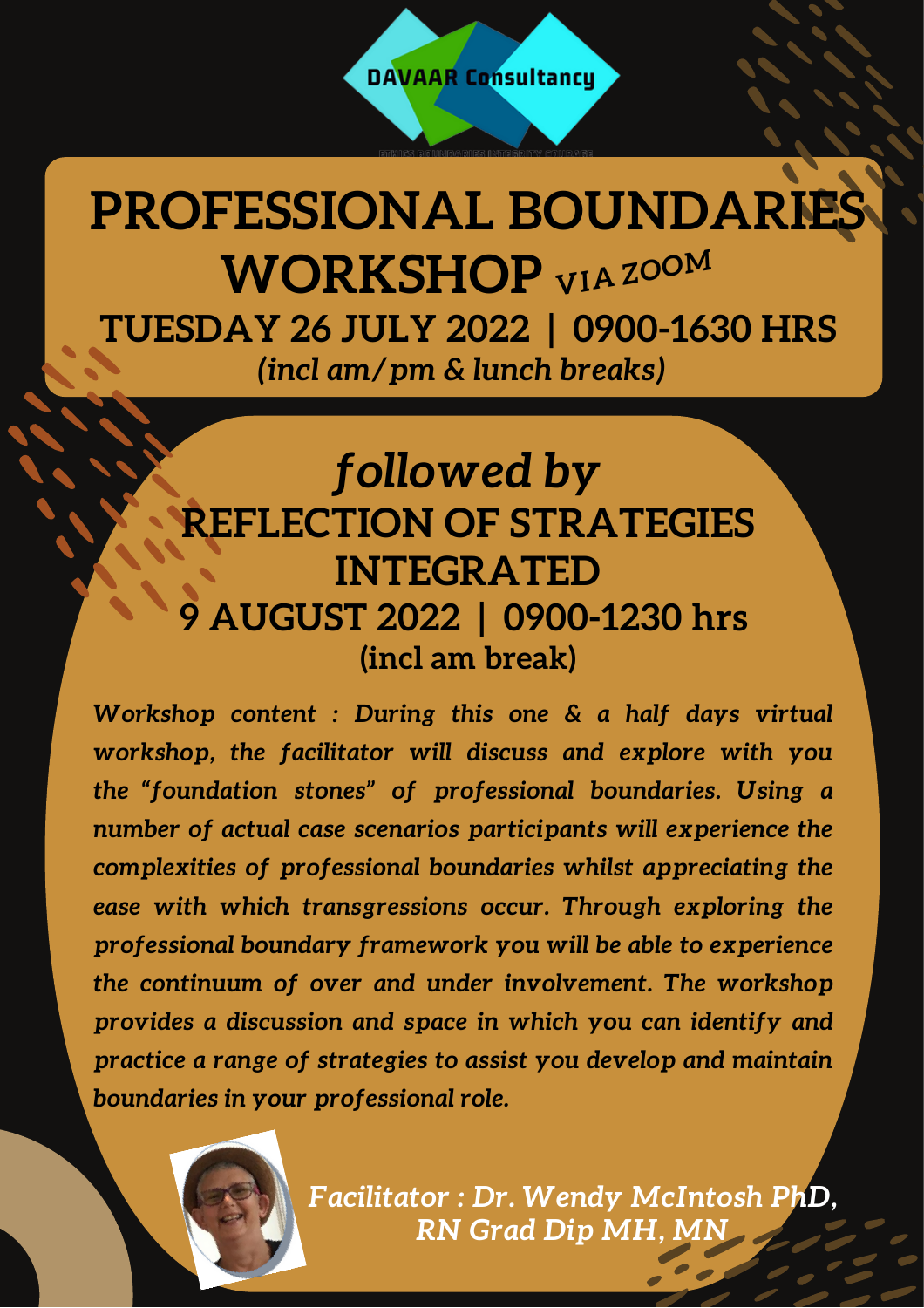#### **DAVAAR Consultancy**

ETHICS BOUNDARIES INTEGRITY COURAGE

*Professional Boundaries require us to hold a line in every situation, calling on us to be present & creative in each circumstance. It is paramount for staff working in people-related industries to appreciate and understand the complexities of safe professional boundaries. We will explore various themes which help to deepen knowledge and skills in working safely, and with care.*

*Themes explored during this workshop include:*

- *Understanding the language and definitions in professional boundaries*
- *Explore the professional boundary framework including over and under involvement and context*
- *Identify vulnerability hot spots for the professional that could lead to transgressions*
- *Explore the complex and nuanced reason for boundary transgressions*
- *Identify strategies to establish and maintain professional boundaries*

# *\$330.00*

#### *COST INCLUDES:*

*1st day, Tuesday 26 July, 0900-1630hrs, 2nd Day, Tuesday 9 August, 0900-1230hrs Log into the zoom room from 0845hrs*

#### *TO REGISTER:*

*Fill in the attached registration form and email to debb@davaar.com.au. Upon receipt of payment a workbook & link will be sent to you.*